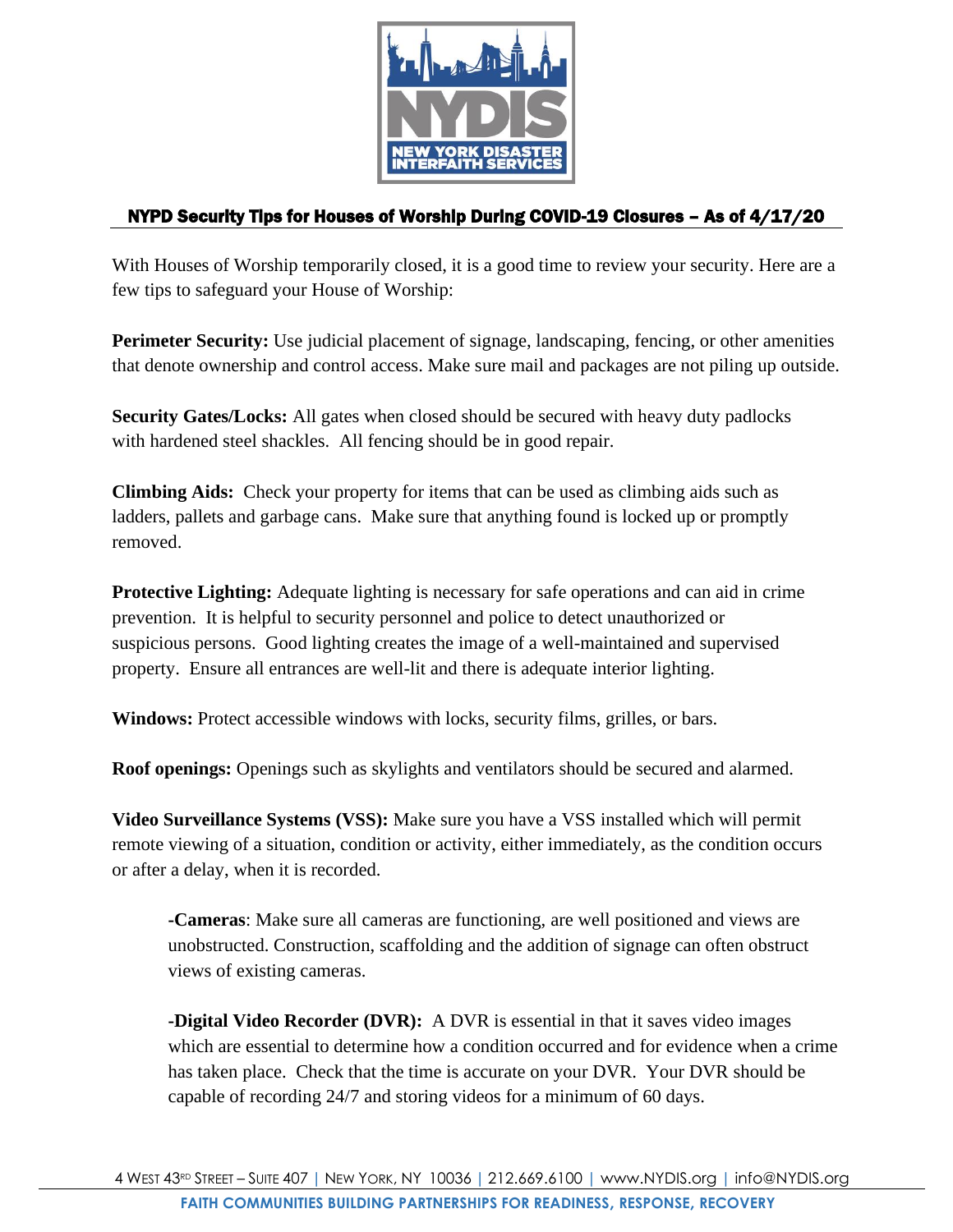**Alarm Systems:** If you don't already have one, install an alarm. Test existing alarms with your central station provider and update emergency contact lists.

**Doors and Locks:** Make sure doors and door frames are of adequate construction, commercial grade locks are installed, functioning properly, and have edge guards to prevent prying. Exposed hinges require non-removable pins.

**Safes:** Change the combination of any safes**,** especially if employees have moved on. Safes should be alarmed, located in alarmed rooms and in view of security cameras.

*Note: When installing any security devices, please ensure compliance with local, state, and national fire and life safety codes.*

**Graffiti:** All forms of vandalism will be investigated as a possible hate crime. The Crime Prevention Division recommends immediately reporting the graffiti to the police. Record the graffiti with a picture and do not touch anything until after the police have investigated.

**Hate Crime/Bias Incidents:** All hate crimes are serious incidents and are treated as such by the New York City Police Department. Crimes that are motivated by hate are vigorously investigated by the NYPD Hate Crime Task Force. Follow them on Twitter at [https://twitter.com/NYPDHateCrimes](https://urldefense.proofpoint.com/v2/url?u=https-3A__twitter.com_NYPDHateCrimes&d=DwMGaQ&c=euGZstcaTDllvimEN8b7jXrwqOf-v5A_CdpgnVfiiMM&r=2_vmhjFVqWY5dsmF59iCeSxyzsdpChNGqmK5uKcTV8Q&m=WBL1lbyXUwzpUELcCgZIX0Pk-Fp4jL_TFdDF6SHP3ok&s=IZmg6lESC_nLCrq5j8cVkcaIWB9ITb1jXwleWsdCIFE&e=) to keep abreast of current hate crime and bias incident related news.

**The NYPD's Clergy Outreach Unit** fosters positive police-community relations by establishing communication with community leaders, dispelling rumors, disseminating accurate information and by forming liaisons with members of the clergy. For more information, call (646) 610- 4043 to speak with NYPD Clergy Outreach Unit personnel.

Your local precinct Crime Prevention Officer is available to assist with tips for securing your premises. Visit [https://www1.nyc.gov/site/nypd/bureaus/patrol/precincts-landing.page](https://urldefense.proofpoint.com/v2/url?u=https-3A__gcc01.safelinks.protection.outlook.com_-3Furl-3Dhttps-253A-252F-252Fwww1.nyc.gov-252Fsite-252Fnypd-252Fbureaus-252Fpatrol-252Fprecincts-2Dlanding.page-26data-3D02-257C01-257Croslyn.blackwell-2540nypd.org-257C7b1c6882cc93409b2d0e08d7d59e51bb-257C2b9f57eb78d146fbbe83a2afdd7c6043-257C0-257C0-257C637212748268377501-26sdata-3DWz5qWrk4Zmhdjrdsan4gSpsOu3YnM79Sga9vv1IuouA-253D-26reserved-3D0&d=DwMGaQ&c=euGZstcaTDllvimEN8b7jXrwqOf-v5A_CdpgnVfiiMM&r=2_vmhjFVqWY5dsmF59iCeSxyzsdpChNGqmK5uKcTV8Q&m=WBL1lbyXUwzpUELcCgZIX0Pk-Fp4jL_TFdDF6SHP3ok&s=Cu967MuhQMv3vzVIoWzwoEZwvHx9PfWueQqKJqnFhh4&e=) to find the name, email address and phone number for yours.

**Follow the NYPD Crime Prevention Division on Twitter for up to the minute** information **[@NYPDCPD](https://urldefense.proofpoint.com/v2/url?u=https-3A__gcc01.safelinks.protection.outlook.com_-3Furl-3Dhttps-253A-252F-252Ftwitter.com-252FNYPDCPD-26data-3D02-257C01-257Croslyn.blackwell-2540nypd.org-257C7b1c6882cc93409b2d0e08d7d59e51bb-257C2b9f57eb78d146fbbe83a2afdd7c6043-257C0-257C0-257C637212748268377501-26sdata-3DODpe9aCaREKVJfVrbDFV42wQHTSpP-252FnSeQKYZOTMxHU-253D-26reserved-3D0&d=DwMGaQ&c=euGZstcaTDllvimEN8b7jXrwqOf-v5A_CdpgnVfiiMM&r=2_vmhjFVqWY5dsmF59iCeSxyzsdpChNGqmK5uKcTV8Q&m=WBL1lbyXUwzpUELcCgZIX0Pk-Fp4jL_TFdDF6SHP3ok&s=UfB_LJXh7S7TzrYvVhKufp_kNTiTy16X5jcCq_PDb1U&e=)**

Best regards,

*Jessica E. Corey*

Deputy Inspector Commanding Officer,